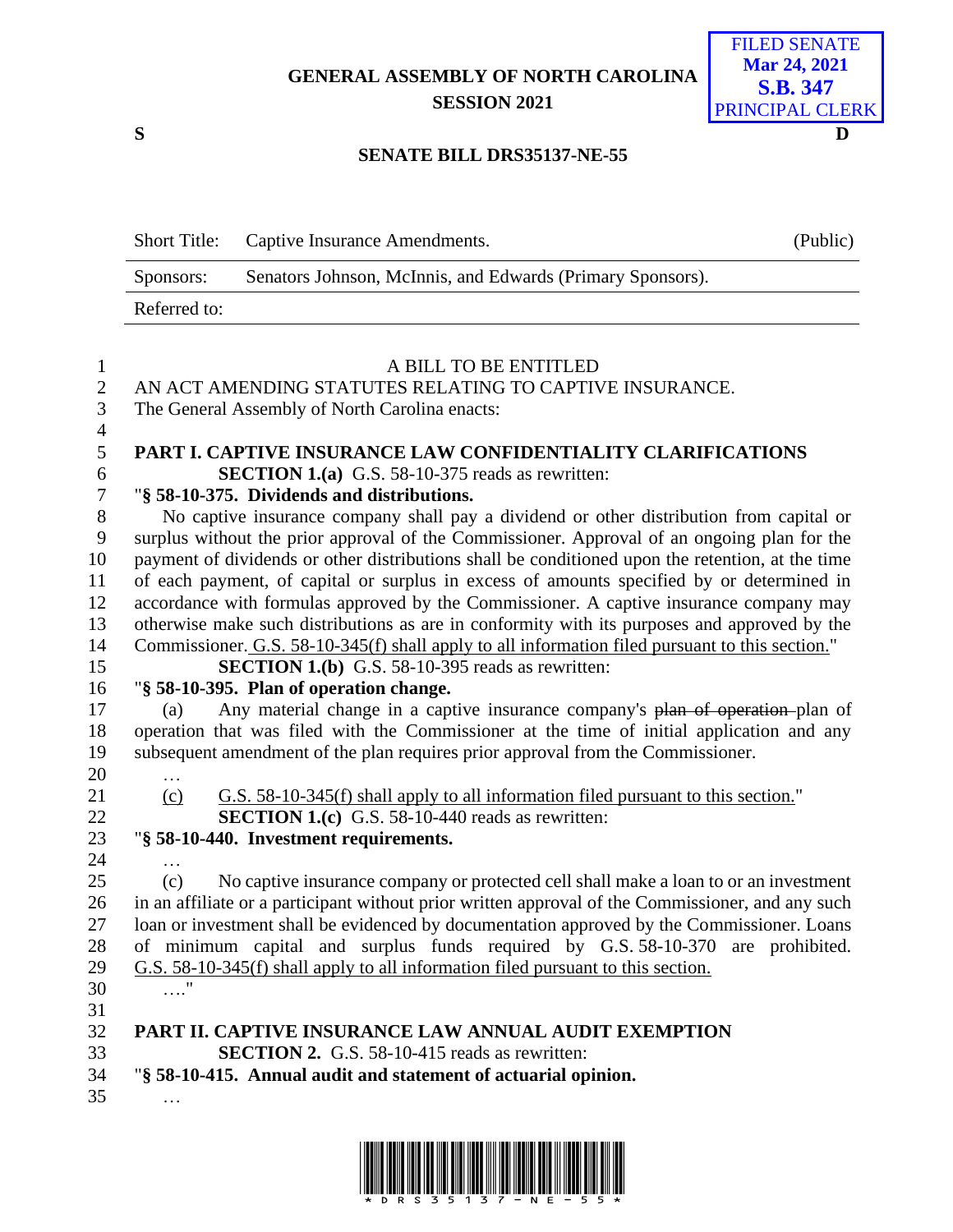|                            | <b>General Assembly Of North Carolina</b><br><b>Session 2021</b>                                    |
|----------------------------|-----------------------------------------------------------------------------------------------------|
| (c)                        | Captive insurance companies with less than one million two hundred thousand dollars                 |
|                            | $(*1,200,000)$ in written premium may make a written request for exemption from the annual audit    |
|                            | requirement. Upon written request by any captive insurance company, the Commissioner may            |
|                            |                                                                                                     |
|                            | grant an exemption from compliance with any or all provisions of this section if the                |
|                            | Commissioner finds that compliance would cause the insurer a financial or organizational            |
|                            | hardship. Such request must be made at least 90 days prior to the captive insurance company's       |
|                            | fiscal year-end or as otherwise required by the Commissioner. Requests will be considered on a      |
|                            | case-by-case basis and may be subject to the Commissioner receiving an annual audit of the          |
|                            | captive insurance company's parent in lieu of the annual audit of the captive insurance company.    |
| $\ldots$ "                 |                                                                                                     |
|                            |                                                                                                     |
|                            | PART III. CAPTIVE INSURANCE LAW FINANCIAL ANALYSIS                                                  |
|                            | SECTION 3. G.S. 58-10-430 reads as rewritten:                                                       |
|                            | "§ 58-10-430. Audits-Audits and Financial Analysis.                                                 |
|                            |                                                                                                     |
| $\left( \text{a1}\right)$  | Whenever the Commissioner determines it to be prudent, the Commissioner shall                       |
|                            | conduct a financial analysis of information submitted to or obtained by the Commissioner            |
|                            | pursuant to this Part. Except as otherwise provided in this Part, the captive insurance company is  |
|                            | not required to pay the expense and charges of the financial analysis.                              |
| (b)                        | G.S. 58-2-160 shall apply to audits and financial analyses conducted under this                     |
| section.                   |                                                                                                     |
| (c)                        | All audit reports, preliminary audit reports or results, working papers, recorded                   |
|                            | information, documents, and copies thereof produced by, obtained by, or disclosed to the            |
|                            | Commissioner or any other person in the course of an audit or financial analysis made under this    |
|                            | section are confidential, are not subject to subpoena, and may not be made public by the            |
|                            | Commissioner or an employee or agent of the Commissioner. Nothing in this subsection shall          |
|                            | prevent the Commissioner from using such information in furtherance of the Commissioner's           |
|                            | regulatory authority under this Chapter. The Commissioner shall have the discretion to grant        |
|                            |                                                                                                     |
|                            | access to such information to public officials having jurisdiction over the regulation of insurance |
|                            | in any other state or country or to law enforcement officers of this State or any other state or    |
|                            | agency of the federal government at any time only if the officials receiving the information agree  |
|                            | in writing to maintain the confidentiality of the information in a manner consistent with this      |
| subsection.                |                                                                                                     |
| $\ldots$ "                 |                                                                                                     |
|                            |                                                                                                     |
|                            | <b>PART IV. CAPTIVE INSURANCE LAW "GOVERNING BOARD" DEFINITION</b>                                  |
|                            | <b>SECTION 4.(a)</b> G.S. 58-10-340 reads as rewritten:                                             |
| "§ 58-10-340. Definitions. |                                                                                                     |
|                            | The following definitions apply in this Part:                                                       |
|                            |                                                                                                     |
| (16a)                      | Governing board. – The board of directors or officials possessing similar                           |
|                            | authority.                                                                                          |
| $\pmb{\mathsf{H}}$         |                                                                                                     |
|                            | <b>SECTION 4.(b)</b> G.S. 58-10-345 reads as rewritten:                                             |
|                            | "§ 58-10-345. Licensing; authority; confidentiality.                                                |
| $\cdots$                   |                                                                                                     |
| (b)                        | No captive insurance company shall transact any insurance business in this State                    |
| unless:                    |                                                                                                     |
|                            |                                                                                                     |
| (2)                        | Its board of directors or committee of managers or, in the case of a reciprocal                     |
|                            | insurer, its subscribers' advisory committee governing board holds at least one                     |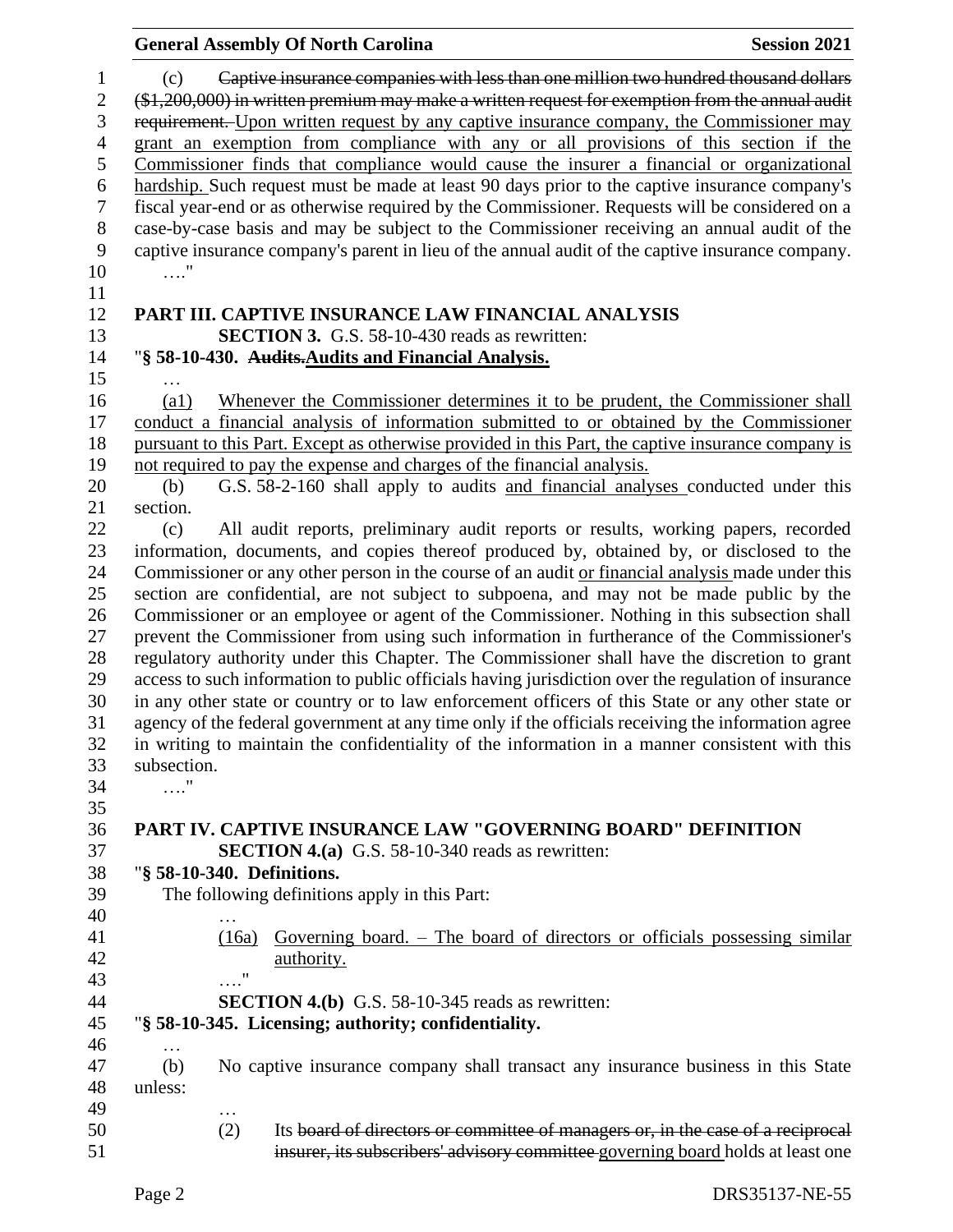|                                                 | <b>General Assembly Of North Carolina</b><br><b>Session 2021</b>                                                                                                                                                                                                                                                                                                                                                                                                                                                                                |
|-------------------------------------------------|-------------------------------------------------------------------------------------------------------------------------------------------------------------------------------------------------------------------------------------------------------------------------------------------------------------------------------------------------------------------------------------------------------------------------------------------------------------------------------------------------------------------------------------------------|
| 1<br>$\overline{c}$<br>3<br>$\overline{4}$<br>5 | meeting each year in this State. A captive insurance company will be exempt<br>from this board meeting requirement if the captive insurance company utilizes<br>the services of at least two of the following North Carolina-based service<br>providers:                                                                                                                                                                                                                                                                                        |
| 6<br>$\overline{7}$                             | <b>SECTION 4.(c)</b> G.S. 58-10-380 reads as rewritten:<br>"§ 58-10-380. Formation of captive insurance companies.                                                                                                                                                                                                                                                                                                                                                                                                                              |
| 8                                               |                                                                                                                                                                                                                                                                                                                                                                                                                                                                                                                                                 |
| 9<br>10<br>11<br>12<br>13<br>14                 | In the case of a captive insurance company formed as a corporation, at At least one<br>(e)<br>of the members member of the board of directors governing board shall be a resident of this State.<br>In the case of a captive insurance company formed as a reciprocal insurer, at least one of the<br>members of the subscribers' advisory committee shall be a resident of this State. In the case of a<br>captive insurance company formed as a limited liability company, at least one of the managers<br>shall be a resident of this State. |
|                                                 |                                                                                                                                                                                                                                                                                                                                                                                                                                                                                                                                                 |
| 15<br>16<br>17<br>18<br>19<br>20                | The articles of incorporation or bylaws organizational documents of a captive<br>(i)<br>insurance company formed as a corporation-may authorize a quorum of its board of directors<br>governing board to consist of no fewer than one-third of the fixed or prescribed number of<br>directors.board members.<br>. '                                                                                                                                                                                                                             |
| 21                                              | SECTION 4.(d) G.S. 58-10-385 reads as rewritten:                                                                                                                                                                                                                                                                                                                                                                                                                                                                                                |
|                                                 |                                                                                                                                                                                                                                                                                                                                                                                                                                                                                                                                                 |
| 22                                              | "§ 58-10-385. Directors. Governing board members, officer, and employees.                                                                                                                                                                                                                                                                                                                                                                                                                                                                       |
| 23                                              | Every captive insurance company shall report to the Commissioner within 30 days<br>(a)                                                                                                                                                                                                                                                                                                                                                                                                                                                          |
| 24                                              | after any change in its executive officers or directors, governing board members, including in its                                                                                                                                                                                                                                                                                                                                                                                                                                              |
| 25                                              | report a biographical affidavit for each new executive officer or director. governing board                                                                                                                                                                                                                                                                                                                                                                                                                                                     |
| 26                                              | member. The change shall be deemed approved unless it is disapproved within 30 days from the                                                                                                                                                                                                                                                                                                                                                                                                                                                    |
| 27                                              | completion of the Commissioner's review of the biographical affidavit.                                                                                                                                                                                                                                                                                                                                                                                                                                                                          |
| 28                                              | No <del>director, governing board member, officer</del> , or employee of a captive insurance<br>(b)                                                                                                                                                                                                                                                                                                                                                                                                                                             |
| 29                                              | company shall, except on behalf of the captive insurance company, accept or be the beneficiary                                                                                                                                                                                                                                                                                                                                                                                                                                                  |
| 30                                              | of, any fee, brokerage, gift, or other compensation because of any investment, loan, deposit,                                                                                                                                                                                                                                                                                                                                                                                                                                                   |
| 31                                              | purchase, sale, payment, or exchange made by or for the captive insurance company unless                                                                                                                                                                                                                                                                                                                                                                                                                                                        |
| 32                                              | otherwise approved in advance by the Commissioner, but such person may receive reasonable                                                                                                                                                                                                                                                                                                                                                                                                                                                       |
| 33                                              | compensation for necessary services rendered to the captive insurance company in his or her                                                                                                                                                                                                                                                                                                                                                                                                                                                     |
| 34                                              | usual private, professional, or business capacity.                                                                                                                                                                                                                                                                                                                                                                                                                                                                                              |
| 35                                              | . "                                                                                                                                                                                                                                                                                                                                                                                                                                                                                                                                             |
| 36                                              | <b>SECTION 4.(e)</b> G.S. 58-10-390 reads as rewritten:                                                                                                                                                                                                                                                                                                                                                                                                                                                                                         |
| 37                                              | "§ 58-10-390. Conflict of interest.                                                                                                                                                                                                                                                                                                                                                                                                                                                                                                             |
| 38                                              | Each captive insurance company licensed in this State is required to adopt a conflict<br>(a)                                                                                                                                                                                                                                                                                                                                                                                                                                                    |
| 39                                              | of interest statement for officers, directors, governing board members, and key employees. Such                                                                                                                                                                                                                                                                                                                                                                                                                                                 |
| 40                                              | statement shall disclose that the individual has no outside commitments, personal or otherwise,                                                                                                                                                                                                                                                                                                                                                                                                                                                 |
| 41                                              | that would divert him or her from his or her duty to further the interests of the captive insurance                                                                                                                                                                                                                                                                                                                                                                                                                                             |
| 42                                              | company he or she represents, but this shall not preclude such person from being a director or                                                                                                                                                                                                                                                                                                                                                                                                                                                  |
| 43                                              | officer in more than one insurance company.                                                                                                                                                                                                                                                                                                                                                                                                                                                                                                     |
| 44                                              | Each officer, director, governing board member, and key employee shall file such<br>(b)                                                                                                                                                                                                                                                                                                                                                                                                                                                         |
| 45                                              | disclosure with the board of directors or other governing body-governing board of the captive                                                                                                                                                                                                                                                                                                                                                                                                                                                   |
| 46                                              | insurance company annually."                                                                                                                                                                                                                                                                                                                                                                                                                                                                                                                    |
| 47                                              | <b>SECTION 4.(f)</b> G.S. 58-10-420 reads as rewritten:                                                                                                                                                                                                                                                                                                                                                                                                                                                                                         |
| 48                                              | "§ 58-10-420. Independent certified public accountants.                                                                                                                                                                                                                                                                                                                                                                                                                                                                                         |
| 49                                              | .                                                                                                                                                                                                                                                                                                                                                                                                                                                                                                                                               |
| 50                                              | A captive insurance company shall require its independent certified public accountant<br>(b)                                                                                                                                                                                                                                                                                                                                                                                                                                                    |
| 51                                              | to immediately notify in writing an officer and all members of the board of directors or other                                                                                                                                                                                                                                                                                                                                                                                                                                                  |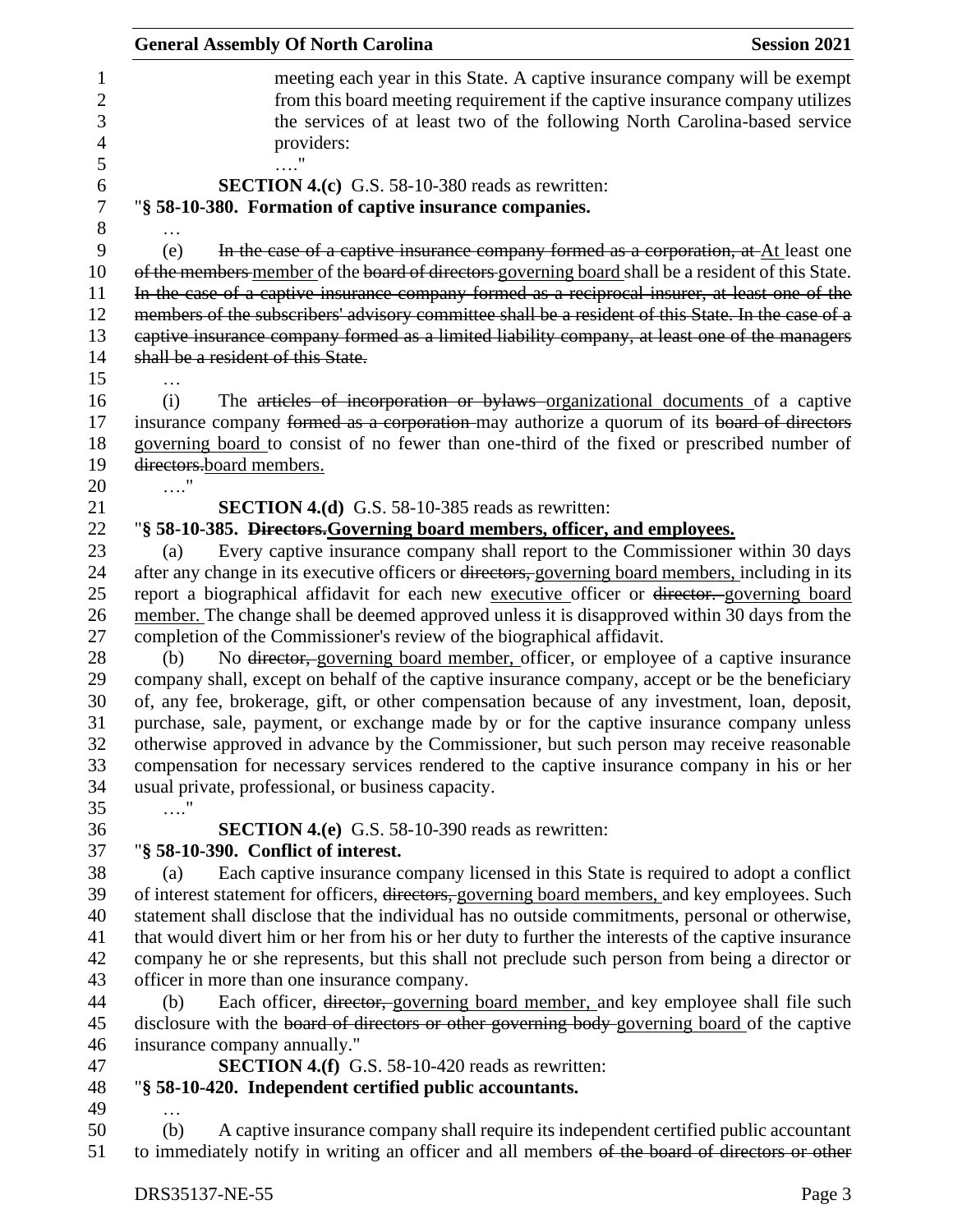|                                                                                               |                   | <b>General Assembly Of North Carolina</b>                                                                                                                                                       | <b>Session 2021</b> |
|-----------------------------------------------------------------------------------------------|-------------------|-------------------------------------------------------------------------------------------------------------------------------------------------------------------------------------------------|---------------------|
|                                                                                               |                   | governing body of the governing board of the captive insurance company of any determination<br>by the independent certified public accountant that the captive insurance company has materially |                     |
|                                                                                               |                   | misstated its financial condition in its report to the Commissioner as required in G.S. 58-10-405.                                                                                              |                     |
|                                                                                               |                   | A captive insurance company receiving a notification pursuant to this subsection shall forward a                                                                                                |                     |
|                                                                                               |                   | copy of the notification to the Commissioner within five business days after receipt of the                                                                                                     |                     |
|                                                                                               |                   | notification and shall provide the independent certified public accountant with proof that the                                                                                                  |                     |
|                                                                                               |                   | notification was forwarded to the Commissioner. If the independent certified public accountant                                                                                                  |                     |
|                                                                                               |                   | fails to receive the proof within the five-day period required by this subsection, the independent                                                                                              |                     |
|                                                                                               |                   | certified public accountant shall within the next five business days submit a copy of the                                                                                                       |                     |
|                                                                                               |                   | notification to the Commissioner.                                                                                                                                                               |                     |
| $\ldots$ "                                                                                    |                   |                                                                                                                                                                                                 |                     |
|                                                                                               |                   | <b>SECTION 4.(g)</b> G.S. 58-10-510 reads as rewritten:                                                                                                                                         |                     |
|                                                                                               |                   | "§ 58-10-510. Establishment of protected cells.                                                                                                                                                 |                     |
|                                                                                               |                   |                                                                                                                                                                                                 |                     |
| (d)                                                                                           |                   | A protected cell captive insurance company shall establish administrative and                                                                                                                   |                     |
|                                                                                               |                   | accounting procedures necessary to properly identify (i) the one or more protected cells of the                                                                                                 |                     |
|                                                                                               |                   | protected cell captive insurance company and (ii) the assets and liabilities attributable to each                                                                                               |                     |
|                                                                                               |                   | protected cell. The <del>directors governing board</del> of a protected cell captive insurance company shall<br>keep protected cell assets and liabilities:                                     |                     |
|                                                                                               |                   |                                                                                                                                                                                                 |                     |
|                                                                                               |                   | <b>SECTION 4.(h)</b> G.S. 58-10-512 reads as rewritten:                                                                                                                                         |                     |
|                                                                                               |                   | "§ 58-10-512. Incorporated protected cells.                                                                                                                                                     |                     |
| .                                                                                             |                   |                                                                                                                                                                                                 |                     |
| (c)                                                                                           |                   | An incorporated protected cell may be organized and operated in any form of business                                                                                                            |                     |
| organization authorized by the Commissioner. Unless otherwise permitted by the organizational |                   |                                                                                                                                                                                                 |                     |
|                                                                                               |                   |                                                                                                                                                                                                 |                     |
|                                                                                               |                   | documents of a protected cell captive insurance company, each incorporated protected cell of the                                                                                                |                     |
|                                                                                               |                   | protected cell captive insurance company must have the same directors, governing board                                                                                                          |                     |
|                                                                                               |                   | members, secretary, and registered office as the protected cell captive insurance company.                                                                                                      |                     |
| . '                                                                                           |                   |                                                                                                                                                                                                 |                     |
|                                                                                               |                   | <b>SECTION 4.(i)</b> G.S. 58-10-565 reads as rewritten:                                                                                                                                         |                     |
|                                                                                               |                   | "§ 58-10-565. Application requirements.                                                                                                                                                         |                     |
| $\cdots$<br>(b)                                                                               |                   | To transact business in this State, an SPFC shall:                                                                                                                                              |                     |
|                                                                                               |                   |                                                                                                                                                                                                 |                     |
|                                                                                               | (3)               | Hold at least one management meeting each year in this State. For the                                                                                                                           |                     |
|                                                                                               |                   | purposes of this section, management is defined as the board of directors,                                                                                                                      |                     |
|                                                                                               |                   | managing board, governing board or other individual or individuals vested                                                                                                                       |                     |
|                                                                                               |                   | with overall responsibility for the management of the affairs of the SPFC,                                                                                                                      |                     |
|                                                                                               |                   | including the election and appointment of officers or other of those agents to<br>act on behalf of the SPFC.                                                                                    |                     |
|                                                                                               | .                 |                                                                                                                                                                                                 |                     |
| (c)                                                                                           |                   | A complete SPFC application shall include the following:                                                                                                                                        |                     |
|                                                                                               | (4)               | Biographical affidavits in NAIC format of all of the prospective SPFC's                                                                                                                         |                     |
|                                                                                               |                   | officers and directors, governing board members, providing the officers' and                                                                                                                    |                     |
|                                                                                               |                   | directors' members' legal names, any names under which they have or are                                                                                                                         |                     |
|                                                                                               |                   | conducting their affairs, and any other biographical information as the                                                                                                                         |                     |
|                                                                                               |                   | Commissioner may request.                                                                                                                                                                       |                     |
|                                                                                               | $^{\prime\prime}$ |                                                                                                                                                                                                 |                     |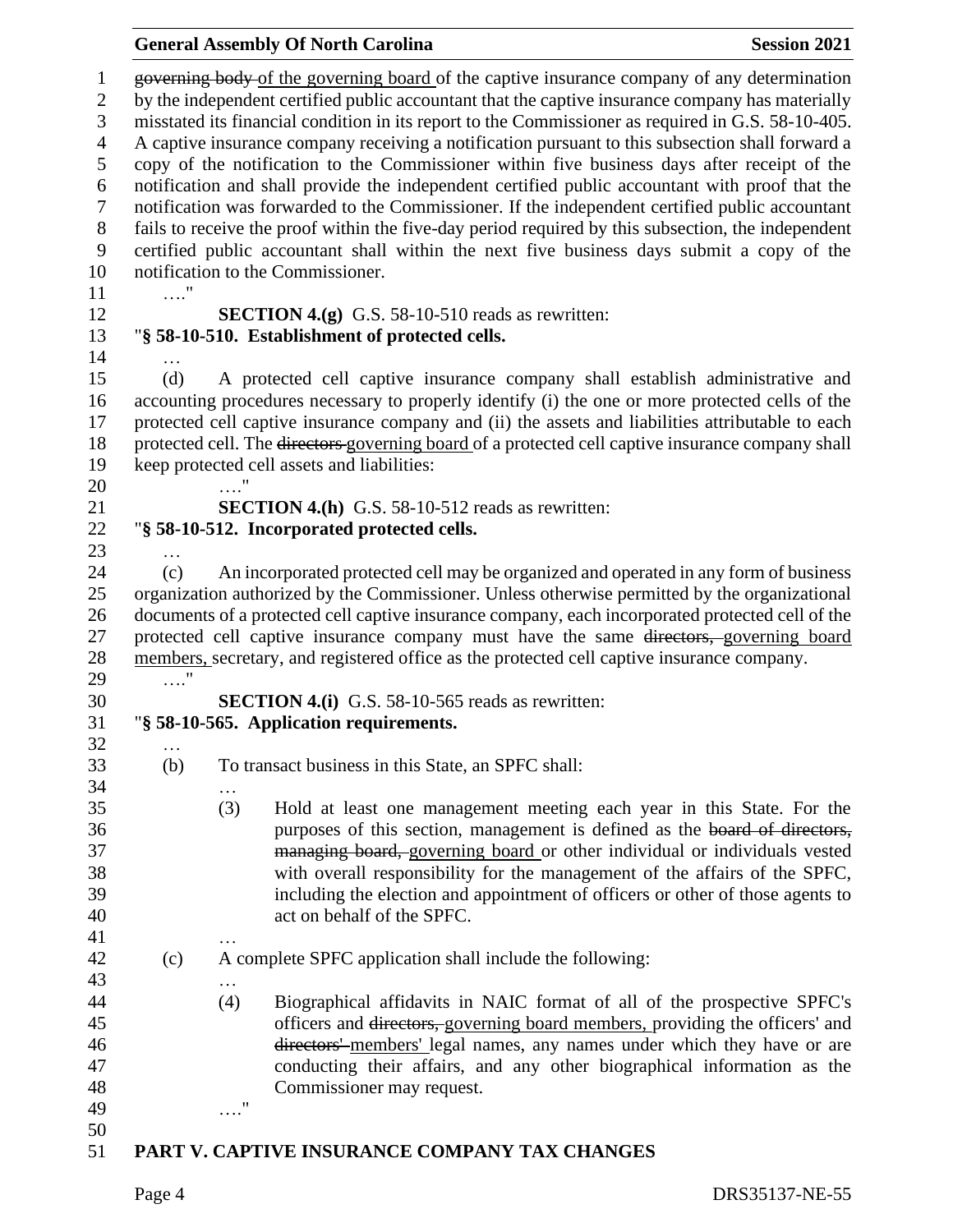|                  | <b>General Assembly Of North Carolina</b>                                                                                                                                                 | <b>Session 2021</b> |
|------------------|-------------------------------------------------------------------------------------------------------------------------------------------------------------------------------------------|---------------------|
| $\mathbf{1}$     | <b>SECTION 5.(a)</b> G.S. 105-228.4A reads as rewritten:                                                                                                                                  |                     |
| $\boldsymbol{2}$ | "§ 105-228.4A. Tax on captive insurance companies.                                                                                                                                        |                     |
| 3                | Tax Levied. $- A$ tax is levied in this section on a captive insurance company doing<br>(a)                                                                                               |                     |
| $\overline{4}$   | business in this State. In the case of a branch captive insurance company, the tax levied in this                                                                                         |                     |
| 5                | section applies only to the branch business of the company. Two or more captive insurance                                                                                                 |                     |
| 6                | companies under common ownership and control-control, other than a protected cell captive                                                                                                 |                     |
| $\tau$           | insurance company or a special purpose captive insurance company with a cell or series structure,                                                                                         |                     |
| $8\,$            | are taxed under this section as a single captive insurance company. The tax levied in this section                                                                                        |                     |
| 9                | does not apply to a foreign captive insurance company.                                                                                                                                    |                     |
| 10               |                                                                                                                                                                                           |                     |
| 11               | (f)<br>Total Tax Liability. – The aggregate amount of tax payable under this section by a                                                                                                 |                     |
| 12               | protected cell captive insurance company with more than 10 cells or a special purpose captive                                                                                             |                     |
| 13               | insurance company with a cell or series structure with 10 or more cells or series may not be less                                                                                         |                     |
| 14               | than ten thousand dollars (\$10,000) and may not exceed the lesser of (i) one hundred thousand                                                                                            |                     |
| 15               | dollars (\$100,000) plus five thousand dollars (\$5,000) multiplied by the number of cells or series                                                                                      |                     |
| 16               | over 10 and (ii) two hundred thousand dollars (\$200,000). The aggregate amount of tax payable                                                                                            |                     |
| 17               | under this section for any other captive insurance company may not be less than five thousand                                                                                             |                     |
| 18               | dollars (\$5,000) and may not exceed one hundred thousand dollars (\$100,000).                                                                                                            |                     |
| 19               | If a captive insurance company is a special purpose financial captive and if the special                                                                                                  |                     |
| 20               | purpose financial captive is under common ownership and control with one or more other captive                                                                                            |                     |
| 21               | insurance companies, the following provisions apply to the consolidated group of companies that                                                                                           |                     |
| 22               | are taxed as a single captive insurance company pursuant to subsection (a) of this section:                                                                                               |                     |
| 23               |                                                                                                                                                                                           |                     |
| 24               | <b>SECTION 5.(b)</b> G.S. 105-228.4A is amended by adding a new subsection to read:                                                                                                       |                     |
| 25               | A captive insurance company formed and licensed under the laws of a jurisdiction<br>" $(g)$                                                                                               |                     |
| 26               | other than North Carolina that (i) obtains the approval of the North Carolina Commissioner of                                                                                             |                     |
| 27               | Insurance to redomesticate to North Carolina pursuant to G.S. $58-10-380(g)$ to operate as a North                                                                                        |                     |
| 28               | Carolina–domiciled captive insurance company and (ii) redomesticates to North Carolina on or                                                                                              |                     |
| 29               | before December 31, 2022, is exempted from prorated premium taxes imposed by this section                                                                                                 |                     |
| 30               | for the year in which the redomestication occurs and the premium taxes imposed by this section                                                                                            |                     |
| 31               | for the calendar year following the redomestication. This subsection expires for taxable years                                                                                            |                     |
| 32               | beginning on or after January 1, 2024."                                                                                                                                                   |                     |
| 33               |                                                                                                                                                                                           |                     |
| 34               | PART VI. CAPTIVE INSURANCE LAW APPROVAL OF CAPTIVE MANAGER                                                                                                                                |                     |
| 35               | <b>SECTION 6.</b> G.S. 58-10-360 reads as rewritten:                                                                                                                                      |                     |
| 36<br>37         | "§ 58-10-360. Designation of captive manager.                                                                                                                                             |                     |
| 38               | Before licensing, the applicant business entity shall report in writing to the Commissioner the<br>name and address of any the captive manager designated to manage the captive insurance |                     |
| 39               | company. The Commissioner shall approve the captive manager and may require the submission                                                                                                |                     |
| 40               | of additional information regarding the proposed captive manager in a form and manner as the                                                                                              |                     |
| 41               | Commissioner may designate. All licensed captive insurance companies shall, at all times, be                                                                                              |                     |
| 42               | managed by a captive manager approved by the Commissioner."                                                                                                                               |                     |
| 43               |                                                                                                                                                                                           |                     |
| 44               | PART VII. CAPTIVE INSURANCE LAW NEW GROUNDS FOR SUSPENSION OR                                                                                                                             |                     |
| 45               | <b>REVOCATION OF LICENSE</b>                                                                                                                                                              |                     |
| 46               | <b>SECTION 7.</b> G.S. 58-10-435 reads as rewritten:                                                                                                                                      |                     |
| 47               | "§ 58-10-435. License suspension or revocation.                                                                                                                                           |                     |
| 48               | The license of a captive insurance company may be suspended or revoked if the<br>(a)                                                                                                      |                     |
| 49               | Commissioner finds, upon audit, hearing, or other evidence, that a captive insurance company                                                                                              |                     |
| 50               | has committed one or more of the violations described in subdivisions (1) through $(7)$ $(7a)$ of this                                                                                    |                     |
| 51               | subsection, or met any of the criteria in subdivisions (8) through (10) of this subsection, and that                                                                                      |                     |